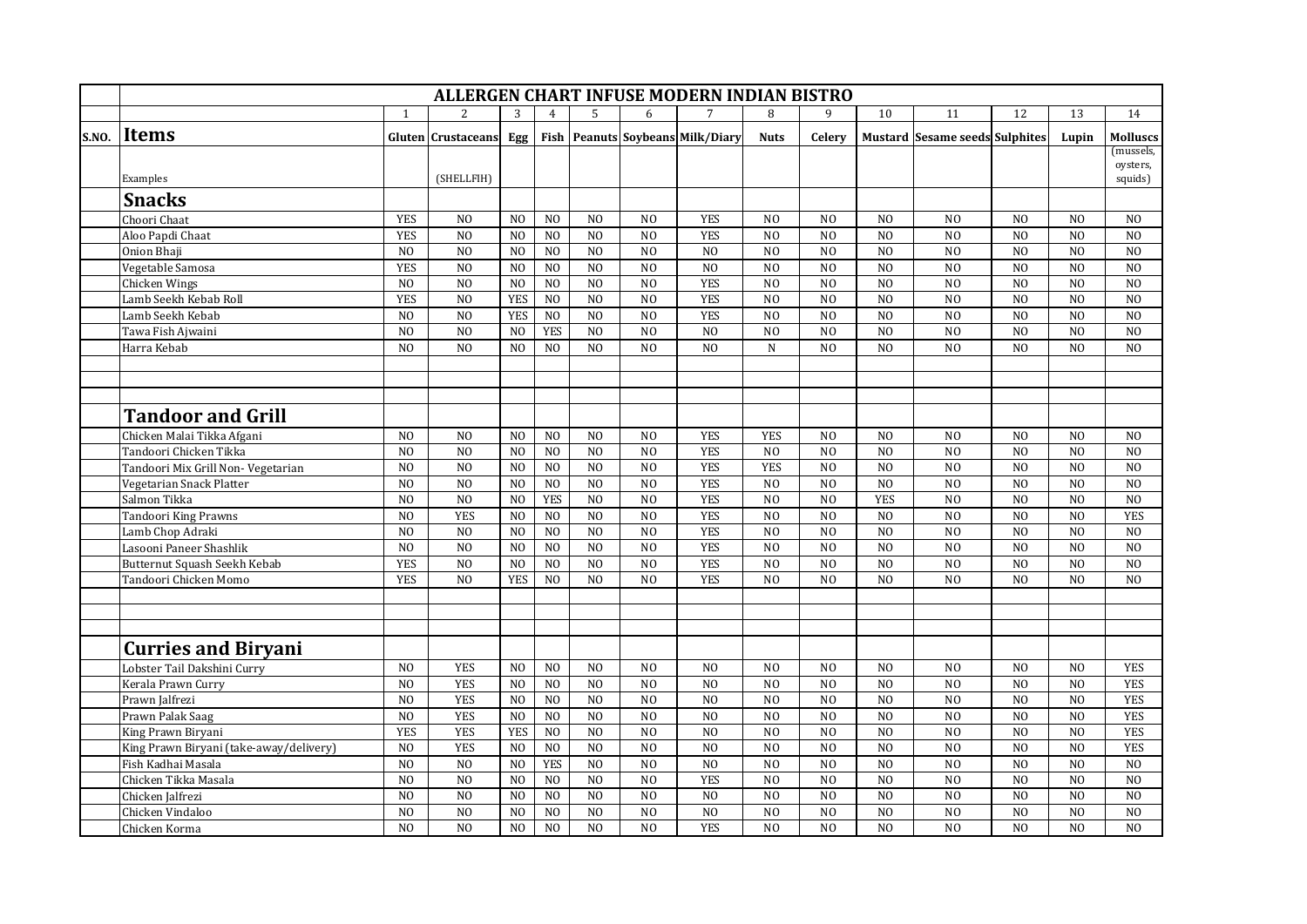| <b>S.NO.</b> | <b>Items</b>                                  |                | <b>Gluten</b> Crustaceans | Egg             | Fish           |                |                | <b>Peanuts Soybeans Milk/Diary</b> | <b>Nuts</b>    | Celery         |                | <b>Mustard Sesame seeds Sulphites</b> |                | Lupin           | <b>Molluscs</b> |
|--------------|-----------------------------------------------|----------------|---------------------------|-----------------|----------------|----------------|----------------|------------------------------------|----------------|----------------|----------------|---------------------------------------|----------------|-----------------|-----------------|
|              | Saag Chicken                                  | N <sub>O</sub> | N <sub>O</sub>            | N <sub>O</sub>  | N <sub>O</sub> | N <sub>O</sub> | N <sub>O</sub> | N <sub>O</sub>                     | N <sub>0</sub> | N <sub>O</sub> | N <sub>0</sub> | N <sub>O</sub>                        | N <sub>0</sub> | N <sub>O</sub>  | N <sub>O</sub>  |
|              | Chicken Biryani Zaffrani                      | <b>YES</b>     | N <sub>0</sub>            | <b>YES</b>      | N <sub>0</sub> | N <sub>0</sub> | N <sub>O</sub> | <b>YES</b>                         | N <sub>0</sub> | N <sub>O</sub> | N <sub>O</sub> | N <sub>O</sub>                        | N <sub>O</sub> | N <sub>0</sub>  | N <sub>O</sub>  |
|              | Chicken Biryani Zaffrani (take-away/delivery) | N <sub>0</sub> | N <sub>0</sub>            | N <sub>0</sub>  | N <sub>0</sub> | N <sub>0</sub> | N <sub>0</sub> | <b>YES</b>                         | N <sub>O</sub> | N <sub>0</sub> | N <sub>O</sub> | N <sub>0</sub>                        | N <sub>0</sub> | N <sub>O</sub>  | N <sub>0</sub>  |
|              | Amritsari Lamb Bhuna                          | N <sub>O</sub> | N <sub>0</sub>            | N <sub>0</sub>  | N <sub>0</sub> | N <sub>O</sub> | N <sub>O</sub> | N <sub>0</sub>                     | N <sub>0</sub> | N <sub>O</sub> | NO             | N <sub>O</sub>                        | N <sub>0</sub> | N <sub>0</sub>  | N <sub>O</sub>  |
|              | Lamb Kadhai                                   | N <sub>O</sub> | N <sub>O</sub>            | N <sub>O</sub>  | N <sub>O</sub> | NO             | N <sub>O</sub> | N <sub>O</sub>                     | N <sub>O</sub> | N <sub>O</sub> | N <sub>O</sub> | N <sub>O</sub>                        | NO             | N <sub>O</sub>  | N <sub>O</sub>  |
|              | Lamb Saag                                     | N <sub>O</sub> | N <sub>O</sub>            | N <sub>O</sub>  | N <sub>O</sub> | N <sub>0</sub> | N <sub>O</sub> | N <sub>0</sub>                     | N <sub>O</sub> | NO             | N <sub>O</sub> | N <sub>O</sub>                        | N <sub>O</sub> | N <sub>O</sub>  | N <sub>O</sub>  |
|              | Hydrabadi Lamb Biryani                        | <b>YES</b>     | NO                        | <b>YES</b>      | N <sub>O</sub> | NO             | N <sub>O</sub> | <b>YES</b>                         | N <sub>O</sub> | N <sub>O</sub> | N <sub>0</sub> | N <sub>O</sub>                        | N <sub>O</sub> | N <sub>O</sub>  | N <sub>O</sub>  |
|              | Hydrabadi Lamb Biryani (take-away/delivery)   | N <sub>O</sub> | N <sub>0</sub>            | N <sub>0</sub>  | N <sub>0</sub> | N <sub>0</sub> | N <sub>0</sub> | N <sub>0</sub>                     | N <sub>0</sub> | N <sub>0</sub> | N <sub>0</sub> | N <sub>0</sub>                        | N <sub>0</sub> | N <sub>0</sub>  | N <sub>0</sub>  |
|              | Delhi Makhani Paneer                          | N <sub>O</sub> | N <sub>0</sub>            | N <sub>0</sub>  | N <sub>0</sub> | N <sub>0</sub> | N <sub>O</sub> | <b>YES</b>                         | N <sub>O</sub> | N <sub>0</sub> | N <sub>O</sub> | N <sub>O</sub>                        | N <sub>0</sub> | N <sub>0</sub>  | N <sub>0</sub>  |
|              | Paneer Jalfrezi                               | N <sub>0</sub> | N <sub>O</sub>            | N <sub>O</sub>  | N <sub>0</sub> | N <sub>O</sub> | N <sub>O</sub> | <b>YES</b>                         | N <sub>O</sub> | N <sub>O</sub> | N <sub>O</sub> | N <sub>0</sub>                        | N <sub>0</sub> | N <sub>O</sub>  | N <sub>O</sub>  |
|              | Paneer Matar                                  | N <sub>O</sub> | N <sub>O</sub>            | N <sub>O</sub>  | N <sub>O</sub> | N <sub>O</sub> | N <sub>O</sub> | <b>YES</b>                         | N <sub>O</sub> | N <sub>O</sub> | N <sub>O</sub> | N <sub>O</sub>                        | N <sub>0</sub> | N <sub>O</sub>  | N <sub>O</sub>  |
|              | Paneer Korma                                  | N <sub>O</sub> | N <sub>O</sub>            | N <sub>O</sub>  | N <sub>O</sub> | NO             | N <sub>O</sub> | <b>YES</b>                         | N <sub>O</sub> | N <sub>O</sub> | N <sub>O</sub> | N <sub>O</sub>                        | NO             | N <sub>O</sub>  | N <sub>O</sub>  |
|              | Saag Paneer                                   | N <sub>O</sub> | NO                        | N <sub>O</sub>  | N <sub>0</sub> | N <sub>0</sub> | $\overline{N}$ | <b>YES</b>                         | N <sub>O</sub> | NO             | $\overline{N}$ | N <sub>O</sub>                        | $\overline{N}$ | $\overline{NQ}$ | NO              |
|              | Vegetable Jalfrezi                            | N <sub>O</sub> | N <sub>0</sub>            | NO              | N <sub>0</sub> | N <sub>0</sub> | N <sub>O</sub> | N <sub>0</sub>                     | N <sub>0</sub> | NO             | N <sub>O</sub> | N <sub>0</sub>                        | $\overline{N}$ | N <sub>O</sub>  | N <sub>O</sub>  |
|              | Bhindi do Pyaza                               | N <sub>O</sub> | N <sub>0</sub>            | N <sub>0</sub>  | N <sub>0</sub> | N <sub>0</sub> | N <sub>0</sub> | N <sub>0</sub>                     | N <sub>0</sub> | N <sub>0</sub> | N <sub>0</sub> | N <sub>0</sub>                        | N <sub>0</sub> | N <sub>0</sub>  | N <sub>0</sub>  |
|              | Jaipuri Aloo                                  | N <sub>O</sub> | N <sub>O</sub>            | N <sub>O</sub>  | N <sub>O</sub> | N <sub>0</sub> | N <sub>O</sub> | N <sub>O</sub>                     | N <sub>O</sub> | N <sub>0</sub> | <b>YES</b>     | N <sub>O</sub>                        | N <sub>O</sub> | N <sub>O</sub>  | N <sub>O</sub>  |
|              | <b>Bombay Aloo</b>                            | NO             | NO                        | N <sub>O</sub>  | N <sub>0</sub> | N <sub>0</sub> | N <sub>O</sub> | N <sub>O</sub>                     | N <sub>O</sub> | NO             | <b>YES</b>     | N <sub>O</sub>                        | N <sub>0</sub> | N <sub>O</sub>  | NO              |
|              | Saag Aloo                                     | N <sub>O</sub> | N <sub>O</sub>            | N <sub>O</sub>  | N <sub>O</sub> | NO             | N <sub>O</sub> | N <sub>O</sub>                     | N <sub>O</sub> | NO             | N <sub>0</sub> | N <sub>O</sub>                        | N <sub>0</sub> | N <sub>O</sub>  | N <sub>O</sub>  |
|              | Gobhi Aloo                                    | N <sub>O</sub> | NO                        | N <sub>O</sub>  | N <sub>O</sub> | NO             | N <sub>O</sub> | N <sub>O</sub>                     | N <sub>O</sub> | NO             | N <sub>O</sub> | N <sub>O</sub>                        | NO             | N <sub>O</sub>  | NO              |
|              | Chana Peshawari                               | N <sub>O</sub> | NO                        | N <sub>O</sub>  | N <sub>O</sub> | NO             | N <sub>O</sub> | N <sub>O</sub>                     | N <sub>O</sub> | NO             | N <sub>O</sub> | N <sub>O</sub>                        | NO             | N <sub>O</sub>  | NO              |
|              | Soya Keema Matar                              | N <sub>0</sub> | N <sub>O</sub>            | N <sub>O</sub>  | N <sub>O</sub> | N <sub>O</sub> | <b>YES</b>     | N <sub>O</sub>                     | N <sub>O</sub> | N <sub>O</sub> | N <sub>O</sub> | N <sub>O</sub>                        | N <sub>0</sub> | N <sub>O</sub>  | N <sub>O</sub>  |
|              | <b>Sides</b>                                  |                |                           |                 |                |                |                |                                    |                |                |                |                                       |                |                 |                 |
|              | Yellow Dal Tadka                              | N <sub>0</sub> | N <sub>O</sub>            | N <sub>O</sub>  | N <sub>0</sub> | N <sub>O</sub> | N <sub>O</sub> | N <sub>O</sub>                     | N <sub>O</sub> | N <sub>O</sub> | N <sub>0</sub> | N <sub>0</sub>                        | N <sub>O</sub> | N <sub>O</sub>  | N <sub>O</sub>  |
|              | Chaat Masala Fries                            | N <sub>O</sub> | NO                        | N <sub>O</sub>  | N <sub>O</sub> | NO             | N <sub>O</sub> | $_{\rm NO}$                        | N <sub>0</sub> | NO             | N <sub>O</sub> | N <sub>O</sub>                        | N <sub>O</sub> | N <sub>O</sub>  | N <sub>O</sub>  |
|              | Tamarind Treacle Chaat Masala Fries           | N <sub>O</sub> | N <sub>O</sub>            | N <sub>O</sub>  | N <sub>O</sub> | NO             | N <sub>O</sub> | N <sub>O</sub>                     | N <sub>O</sub> | N <sub>O</sub> | N <sub>O</sub> | N <sub>O</sub>                        | NO             | N <sub>O</sub>  | N <sub>O</sub>  |
|              | Spinach and Kale Saag                         | N <sub>O</sub> | N <sub>0</sub>            | N <sub>O</sub>  | N <sub>0</sub> | N <sub>0</sub> | N <sub>O</sub> | N <sub>0</sub>                     | N <sub>O</sub> | NO             | N <sub>0</sub> | N <sub>O</sub>                        | N <sub>O</sub> | N <sub>O</sub>  | N <sub>O</sub>  |
|              | Baingan Hydrabadi                             | $_{\rm NO}$    | $_{\rm NO}$               | $\overline{N0}$ | N <sub>0</sub> | N <sub>0</sub> | $\overline{N}$ | $\overline{NQ}$                    | N <sub>O</sub> | $_{\rm NO}$    | <b>YES</b>     | N <sub>O</sub>                        | $\overline{N}$ | N <sub>O</sub>  | N <sub>0</sub>  |
|              | Papad                                         | <b>YES</b>     | NO                        | N <sub>O</sub>  | N <sub>0</sub> | NO             | N <sub>O</sub> | N <sub>O</sub>                     | N <sub>O</sub> | NO             | N <sub>O</sub> | N <sub>O</sub>                        | N <sub>0</sub> | N <sub>O</sub>  | NO              |
|              | Ryta                                          | N <sub>O</sub> | NO                        | N <sub>O</sub>  | N <sub>0</sub> | NO             | N <sub>O</sub> | <b>YES</b>                         | N <sub>O</sub> | NO             | NO             | N <sub>O</sub>                        | N <sub>0</sub> | N <sub>O</sub>  | NO              |
|              | House Salad                                   | N <sub>O</sub> | N <sub>O</sub>            | NO              | N <sub>O</sub> | NO             | N <sub>O</sub> | N <sub>O</sub>                     | N <sub>O</sub> | N <sub>O</sub> | N <sub>O</sub> | N <sub>O</sub>                        | NO             | N <sub>O</sub>  | N <sub>O</sub>  |
|              | Mint Chutney                                  | N <sub>O</sub> | NO                        | N <sub>O</sub>  | N <sub>O</sub> | N <sub>O</sub> | N <sub>O</sub> | <b>YES</b>                         | N <sub>O</sub> | N <sub>O</sub> | N <sub>0</sub> | N <sub>O</sub>                        | N <sub>0</sub> | N <sub>O</sub>  | N <sub>O</sub>  |
|              | Pickle                                        | N <sub>0</sub> | N <sub>0</sub>            | N <sub>0</sub>  | N <sub>0</sub> | N <sub>0</sub> | N <sub>0</sub> | N <sub>0</sub>                     | N <sub>0</sub> | N <sub>0</sub> | <b>YES</b>     | N <sub>0</sub>                        | N <sub>0</sub> | N <sub>0</sub>  | N <sub>0</sub>  |
|              | Mango Chutney                                 | N <sub>0</sub> | N <sub>O</sub>            | N <sub>0</sub>  | N <sub>0</sub> | N <sub>0</sub> | N <sub>O</sub> | N <sub>O</sub>                     | N <sub>0</sub> | N <sub>0</sub> | N <sub>0</sub> | <b>YES</b>                            | N <sub>0</sub> | N <sub>O</sub>  | N <sub>O</sub>  |
|              | Hot Chilli Dip                                | N <sub>0</sub> | N <sub>0</sub>            | N <sub>O</sub>  | N <sub>0</sub> | N <sub>O</sub> | N <sub>O</sub> | N <sub>O</sub>                     | N <sub>O</sub> | N <sub>O</sub> | N <sub>O</sub> | N <sub>0</sub>                        | N <sub>0</sub> | N <sub>O</sub>  | N <sub>O</sub>  |
|              | Sweet Chilli Dip                              | N <sub>O</sub> | NO                        | N <sub>O</sub>  | N <sub>O</sub> | N <sub>O</sub> | N <sub>O</sub> | N <sub>O</sub>                     | N <sub>O</sub> | N <sub>O</sub> | N <sub>O</sub> | N <sub>O</sub>                        | N <sub>O</sub> | N <sub>O</sub>  | N <sub>O</sub>  |
|              | <b>Naan and Rice</b>                          |                |                           |                 |                |                |                |                                    |                |                |                |                                       |                |                 |                 |
|              | Naan                                          | <b>YES</b>     | N <sub>O</sub>            | <b>YES</b>      | N <sub>0</sub> | N <sub>O</sub> | N <sub>O</sub> | <b>YES</b>                         | N <sub>O</sub> | N <sub>O</sub> | N <sub>0</sub> | N <sub>O</sub>                        | <b>YES</b>     | N <sub>O</sub>  | N <sub>O</sub>  |
|              | Butter Naan                                   | <b>YES</b>     | N <sub>0</sub>            | <b>YES</b>      | N <sub>0</sub> | N <sub>0</sub> | N <sub>0</sub> | <b>YES</b>                         | N <sub>0</sub> | N <sub>0</sub> | N <sub>0</sub> | N <sub>0</sub>                        | <b>YES</b>     | N <sub>0</sub>  | N <sub>0</sub>  |
|              | <b>Butter Chicken Naan</b>                    | <b>YES</b>     | NO                        | <b>YES</b>      | N <sub>O</sub> | NO             | N <sub>O</sub> | <b>YES</b>                         | N <sub>O</sub> | NO             | NO             | N <sub>O</sub>                        | <b>YES</b>     | N <sub>O</sub>  | N <sub>O</sub>  |
|              | Chilli Cheese Naan                            | <b>YES</b>     | N <sub>O</sub>            | <b>YES</b>      | N <sub>O</sub> | NO             | N <sub>O</sub> | <b>YES</b>                         | N <sub>O</sub> | N <sub>O</sub> | N <sub>O</sub> | N <sub>O</sub>                        | <b>YES</b>     | N <sub>O</sub>  | N <sub>O</sub>  |
|              | Cheese Naan                                   | <b>YES</b>     | N <sub>O</sub>            | <b>YES</b>      | N <sub>O</sub> | N <sub>O</sub> | N <sub>0</sub> | <b>YES</b>                         | N <sub>O</sub> | N <sub>O</sub> | N <sub>O</sub> | N <sub>O</sub>                        | <b>YES</b>     | N <sub>O</sub>  | N <sub>O</sub>  |
|              | Peshawari Naan                                | <b>YES</b>     | NO                        | <b>YES</b>      | N <sub>O</sub> | NO             | N <sub>O</sub> | <b>YES</b>                         | <b>YES</b>     | N <sub>O</sub> | N <sub>O</sub> | N <sub>O</sub>                        | <b>YES</b>     | N <sub>O</sub>  | N <sub>O</sub>  |